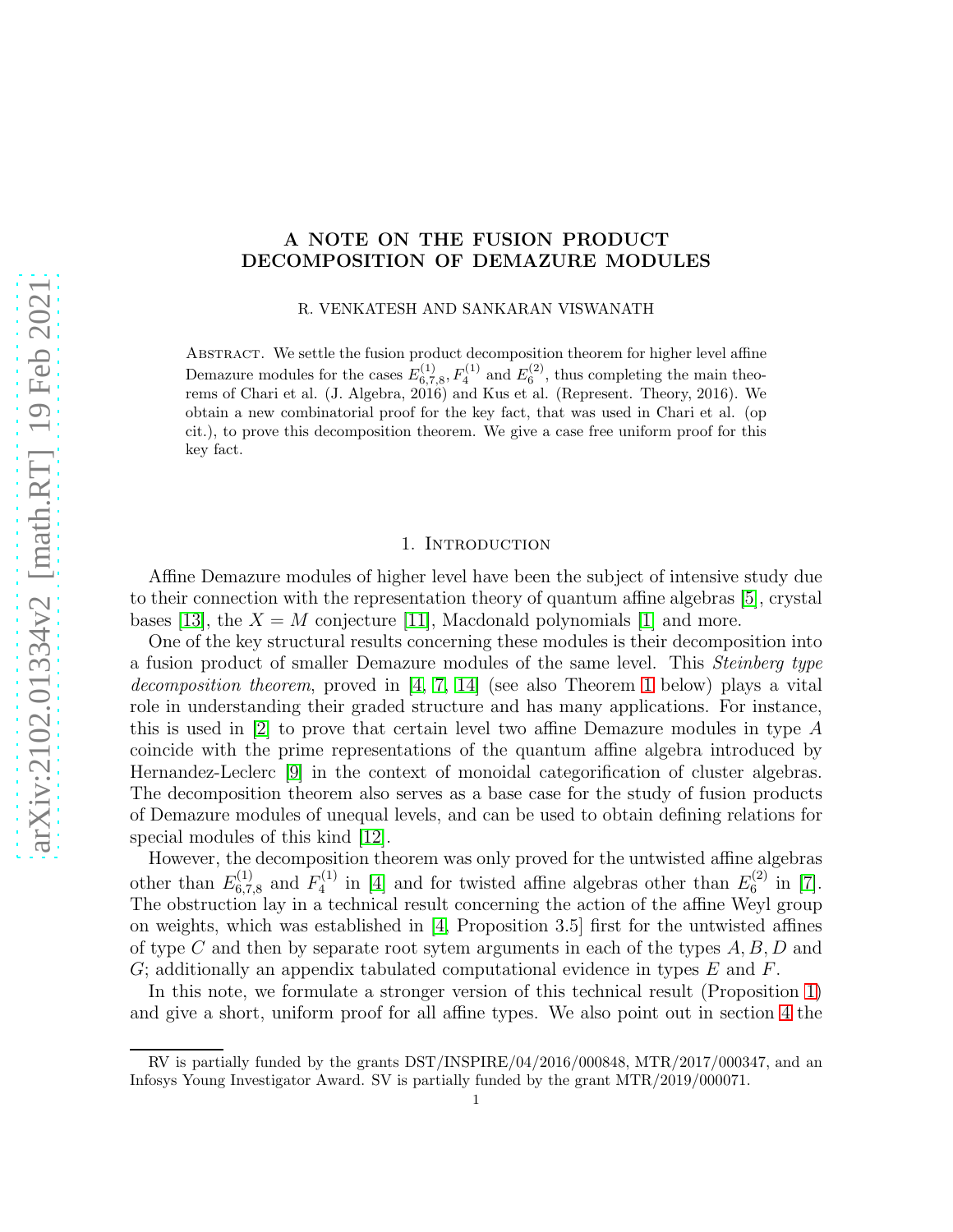new cases of the decomposition theorem and other key results of [\[4\]](#page-5-4) which now follow as consequences.

### 2. Preliminaries

2.1. We assume that the base field is complex numbers throughout the paper. We refer to [\[10\]](#page-5-10) for the general theory of affine Lie algebras. We denote by  $A$  an indecomposable affine Cartan matrix, and by S the corresponding Dynkin diagram with the labeling of vertices as in Table Aff  $1-3$  from [\[10,](#page-5-10) pp. 54–55]. Let S<sup>*i*</sup> be the Dynkin diagram obtained from S by dropping the  $0^{th}$  node and let  $\AA$  be the Cartan matrix, whose Dynkin diagram is  $\ddot{S}$ . Let  $\bf{g}$  and  $\ddot{\bf{g}}$  be the affine Lie algebra and the finite–dimensional simple Lie algebra associated to A and  $\AA$ , respectively. We shall realize  $\overset{\circ}{\mathfrak{g}}$  as a subalgebra of  $\mathfrak g$ . We let  $\mathfrak h$  and  $\mathfrak h$  denote the Cartan subalgebras of  $\mathfrak g$  and  $\mathfrak g$  respectively, and let  $\mathfrak{h}_{\mathbb{R}}^*$  and  $\overset{\circ}{\mathfrak{h}}_{\mathbb{R}}^*$  denote their real forms.

We let  $\Phi$  and  $\Phi$  denote the sets of roots of g and  $\mathring{g}$  respectively. We fix  $\Pi$  =  $\{\alpha_0,\ldots,\alpha_n\}$  a basis for  $\Phi$  such that  $\Pi = \{\alpha_1,\ldots,\alpha_n\}$  is a basis for  $\Phi$ . The weight lattice (resp. coweight lattice) of  $\Phi$  is denoted by P (resp.  $P^{\vee}$ ) and the set of dominant integral weights is denoted by  $P^+$ . Similarly, the weight lattice (resp. coweight lattice) of  $\phi$  is denoted by  $\mathring{P}$  (resp.  $\mathring{P}^{\vee}$ ) and the set of dominant integral weights by  $\mathring{P}^+$ .

2.2. Affine Weyl group. We recall the key facts about affine Weyl groups following [\[10\]](#page-5-10) and [\[3\]](#page-5-11). Let W and W be the Weyl groups of  $\mathfrak g$  and  $\mathfrak g$  respectively. We denote by  $s_i$  the reflection associated to the simple root  $\alpha_i$  for  $0 \leq i \leq n$ . Then we have  $W = \langle s_0, s_1, \cdots, s_n \rangle$  and  $\tilde{W} = \langle s_1, \cdots, s_n \rangle$ . Let  $\langle , \rangle$  be the standard non-degenerate symmetric invariant form on  $\mathfrak{g}$ . This determines a bijection  $\mathfrak{h} \to \mathfrak{h}^*$ . There is an action of  $W$  on  $\mathfrak h$  and  $\mathfrak h^*$ , compatible with this bijection.

For each  $\alpha \in \overset{\circ}{\mathfrak{h}}^*$ , we define  $t_\alpha : \mathfrak{h}^* \to \mathfrak{h}^*$  by

$$
t_{\alpha}(\Lambda) = \Lambda + \Lambda(c)\alpha - (\langle \Lambda, \alpha \rangle + \frac{\langle \alpha, \alpha \rangle}{2} \Lambda(c))\delta
$$

for  $\Lambda \in \mathfrak{h}^*$ . Here c denotes the canonical central element of  $\mathfrak g$  and  $\delta$  the unique indivisible positive imaginary root of Φ.

Let  $\theta$  denote the highest root of  $\phi$  and define  $a_0 = 2$  if  $\mathfrak g$  is of type  $A_{2n}^{(2)}$  ( $n \ge 1$ ) and  $a_0 = 1$  otherwise. Then  $W = \mathring{W} \ltimes t_M$ , where  $t_M = \{t_\mu : \mu \in M\}$  and M is the sublattice of  $\mathring{\mathfrak{h}}_{\mathbb{R}}^*$  generated by the elements  $w\left(\frac{1}{a_0}\right)$  $\left(\frac{1}{a_0}\theta\right)$  for all  $w \in \mathring{W}$ . The explicit description of the lattice M can be found in [\[3,](#page-5-11) Page 414]. The affine Weyl group W acts on the set  $\mathfrak{h}_{\mathbb{R},1}^* = {\Lambda \in \mathfrak{h}_{\mathbb{R}}^*: \Lambda(c) = 1}$  and this induces an action on the orbit space  $\mathfrak{h}_{\mathbb{R},1}^*/\mathbb{R} \delta \cong \mathfrak{h}_{\mathbb{R}}^*$ . The element  $t_{\mu} \in M$  acts on  $\mathring{\mathfrak{h}}_{\mathbb{R}}^*$  as the translation  $x \mapsto x + \mu$ . Thus, W acts as affine transformations on  $\mathring{\mathfrak{h}}_{\mathbb{R}}^*$ .

Let  $H_{\alpha^{\vee},k} = {\{\lambda \in \mathring{\mathfrak{h}}^* : \lambda(\alpha^{\vee}) = k\}}$ ; this defines an affine hyperplane in  $\mathring{\mathfrak{h}}^*$  for  $\alpha \in \mathring{\Phi}, k \in \mathbb{Z}$ , where  $\alpha^{\vee}$  is the coroot corresponding to the root  $\alpha$ .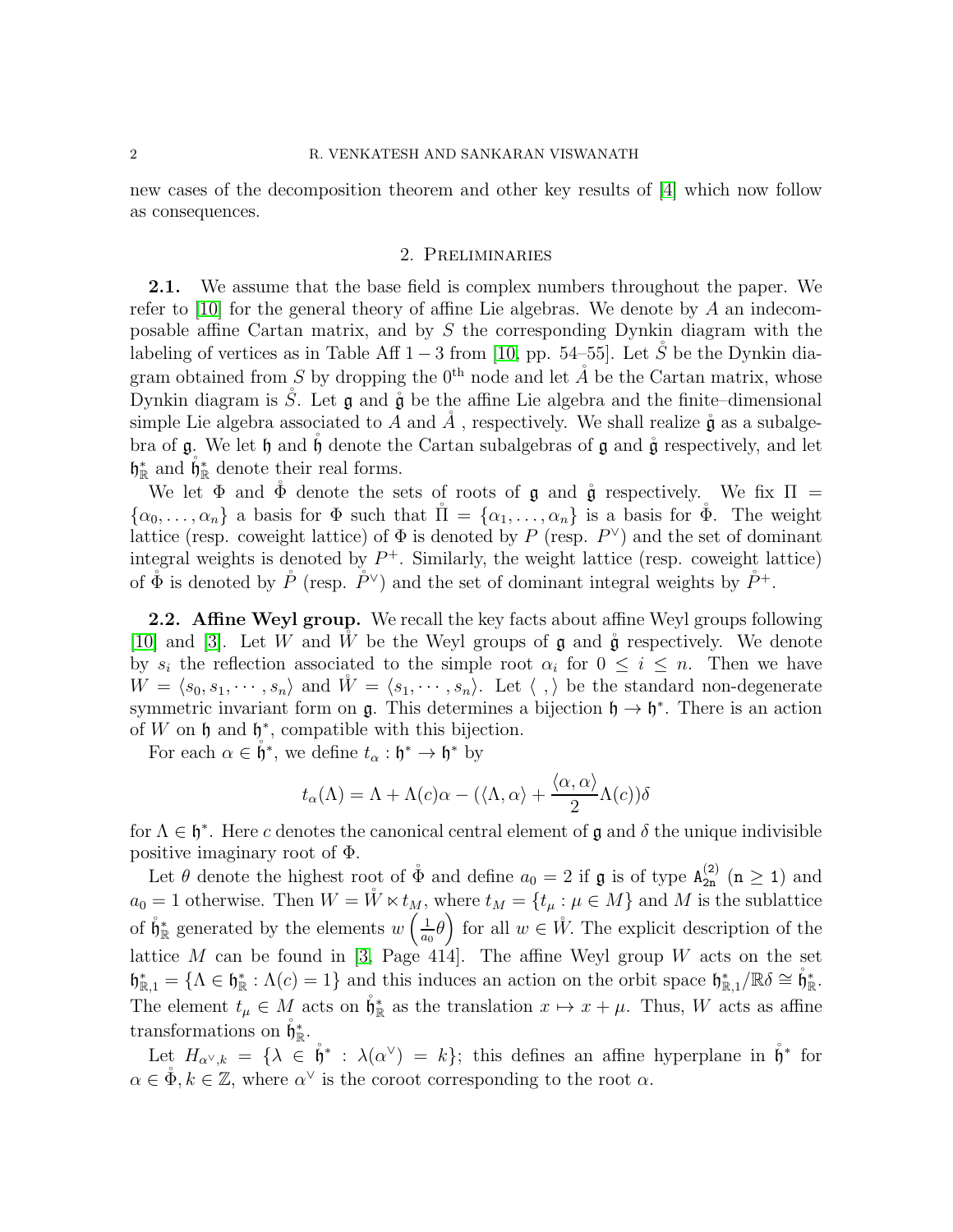Let  $\mathring{\mathcal{H}}$  be the set of hyperplanes  $\{H_{\alpha^\vee,0} : \alpha \in \mathring{\Phi}\}$ . The connected components of  $\mathring{\mathfrak{h}}^*_{\mathbb{R}}$  –  $\bigcup_{H \in \mathring{\mathcal{H}}} H$  are the Weyl chambers of  $\mathring{\mathfrak{h}}^*_{\mathbb R}$ . The elements of  $\mathring{W}$  permute the hyperplanes in  $\mathring{\mathcal{H}}$ and hence act on the set of Weyl chambers. The set  $C = \{ \lambda \in \mathring{\mathfrak{h}}_{\mathbb{R}}^* : \lambda(\alpha_i^{\vee})\}$  $\binom{y}{i} > 0$  for  $1 \leq i \leq n$ is called the fundamental Weyl chamber. The map  $w \mapsto w(C)$  gives a bijection from  $\tilde{W}$ to the set of Weyl chambers and the closure  $\overline{C}$  is a fundamental region for the W action on  $\mathring{\mathfrak{h}}^*_{\mathbb R}$ .

Let H be a set of affine hyperplanes  $\{H_{\alpha^\vee,k} : \alpha \in \mathring{\Phi}, k \in Z_\alpha\}$  in  $\mathring{\mathfrak{h}}^*_{\mathbb{R}}$ , where the sets  $Z_{\alpha}$  are defined as follows (see [\[3,](#page-5-11) Page 414]):

$$
Z_{\alpha} = \begin{cases} 2\mathbb{Z} & \text{if } \mathfrak{g} \text{ is of type } B_n^{(1)} \ (n \ge 2), C_n^{(1)} \ (n \ge 3), F_4^{(1)} \text{ and } \alpha \text{ is short} \\ 3\mathbb{Z} & \text{if } \mathfrak{g} \text{ is of type } G_2^{(1)} \text{ and } \alpha \text{ is short} \\ \frac{1}{2}\mathbb{Z}, & \text{if } \mathfrak{g} \text{ is of type } A_{2n}^{(2)} \ (n \ge 1) \text{ and } \alpha \text{ is long} \\ \mathbb{Z} & \text{otherwise} \end{cases}
$$

The connected components of  $\mathring{\mathfrak{h}}_{\mathbb{R}}^* - \bigcup_{H \in \mathcal{H}} H$  are called the alcoves of  $\mathring{\mathfrak{h}}_{\mathbb{R}}^*$ . The elements of W permute the affine hyperplanes in  $\mathcal H$  and hence act on the set  $\mathcal A$  of alcoves. The set

$$
A = \left\{ \lambda \in \mathring{\mathfrak{h}}_{\mathbb{R}}^* : \lambda(\alpha_i^{\vee}) > 0 \text{ for } 1 \le i \le n, \lambda(\theta^{\vee}) < 1/a_0 \right\}
$$

is called the fundamental alcove. The map  $w \mapsto w(A)$  gives a bijection from W onto the set of alcoves  $A$ . Moreover, the closure

$$
\bar{A} = \left\{ \lambda \in \overset{\circ}{\mathfrak{h}}_{\mathbb{R}}^* : \lambda(\alpha_i^{\vee}) \ge 0 \text{ for } 1 \le i \le n, \lambda(\theta^{\vee}) \le 1/a_0 \right\}
$$

is a fundamental region for the W action on  $\mathring{\mathfrak{h}}^*_{\mathbb{R}}$ . Finally, let  $\Lambda_0 \in P^+$  be the fundamental weight corresponding to the 0<sup>th</sup> vertex of the Dynkin diagram of  $\mathfrak g$  and let  $w_0$  denote the unique longest element in  $\tilde{W}$ .

2.3. We will need the following well-known elementary lemma.

<span id="page-2-1"></span>**Lemma 1.** Let  $\mathcal F$  denote the set of alcoves contained in the fundamental Weyl chamber. Then  $\bar{C} = \bigcup_{B \in \mathcal{F}} \bar{B}$ .

### 3. The technical result

Set  $M^+ = M \cap \overline{C}$ . The following is our main technical result which is crucial in proving Theorem [1.](#page-3-0) We refer to [\[4,](#page-5-4) Section 4] and [\[7,](#page-5-5) Section 6] for more details.

<span id="page-2-0"></span>**Proposition 1.** Let  $\mathfrak g$  be an affine Lie algebra. Given  $\ell \in \mathbb N$  and  $\lambda \in \check{P}^+$ , there exists  $\mu \in M^+$  and  $w \in \mathring{W}$  such that  $wt_{\mu}(\ell\Lambda_0 - \lambda) \in P^+$ .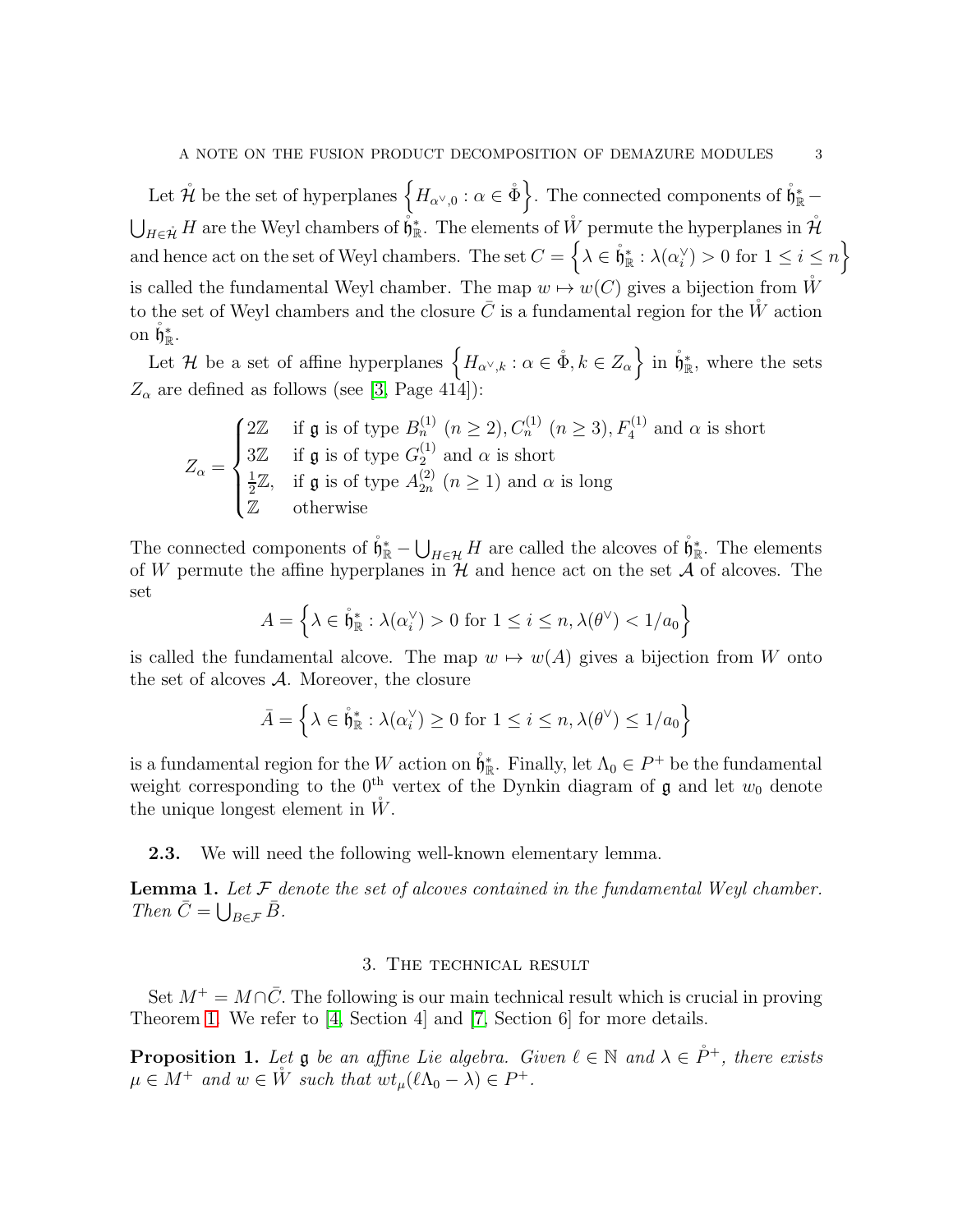*Proof.* Let  $\lambda' = -w_0(\lambda)$ . Since  $\lambda \in \mathring{P}^+$  and  $-w_0(\mathring{P}^+) = \mathring{P}^+$ , we have  $\lambda' \in \mathring{P}^+$ . Thus, the element  $\lambda'/\ell \in \overline{C}$ . There exists  $B \in \mathcal{F}$  such that  $\lambda'/\ell \in \overline{B}$  by Lemma [1.](#page-2-1) Since W acts simply transitively on the set of alcoves A, we have  $\overline{B} = t_{\mu} \overline{u} \overline{A}$  for some  $\mu' \in M$  and  $u \in \mathring{W}$ . Since  $0 \in \overline{A}$ , we have  $\mu' = t_{\mu'} u(0) \in \overline{B}$ . This implies that  $\mu' \in \bar{B} \cap M \subseteq \bar{C} \cap M = M^+$ . Set  $\mu = -w_0 \mu' \in M^+$  and  $w = u^{-1}w_0 \in \mathring{W}$  and consider

$$
wt_{\mu}(\ell\Lambda_0-\lambda)\equiv \ell\Lambda_0+w(\ell\mu-\lambda)\bmod \mathbb{Z}\delta.
$$

We claim that  $wt_{\mu}(\ell\Lambda_0-\lambda)\in P^+$ . This will follow if we prove that (i)  $w(\ell\mu-\lambda)\in \mathring{P}^+$ and (ii)  $\ell \Lambda_0(\alpha_0^{\vee})$  $\chi_0^{\vee}$ ) +  $w(\ell\mu - \lambda)(\alpha_0^{\vee})$  $\binom{0}{0} \geq 0$ . Both these facts follow from the following observation:

$$
w(\ell\mu - \lambda) = u^{-1}(\lambda' - \ell\mu') = \ell u^{-1}\left(\frac{\lambda'}{\ell} - \mu'\right) = \ell u^{-1}t_{-\mu'}\left(\frac{\lambda'}{\ell}\right) \in \ell \bar{A} \cap \mathring{P}.
$$

Since this belongs to  $\ell \bar{A}$ , we have  $w(\ell \mu - \lambda)(\theta^{\vee}) \leq \ell/a_0$ . Recalling that  $\alpha_0^{\vee} = c - a_0 \theta^{\vee}$ [\[10,](#page-5-10) Chapter 6], we conclude  $\ell + w(\ell\mu - \lambda)(\alpha_0^{\vee})$  $\psi_0^{\vee}$ ) =  $\ell - a_0 w (\ell \mu - \lambda)(\theta^{\vee}) \ge 0$ , proving (ii). Since  $\ell \bar{A} \cap \mathring{P} \subseteq \mathring{P}^+$  we have  $w(\ell \mu - \lambda) \in \mathring{P}^+$ , proving (i).

## 4. Remarks

<span id="page-3-1"></span>In the interest of completeness, we briefly point out the new cases of the main results of [\[4\]](#page-5-4) which hold, now that Proposition [1](#page-2-0) has been established.

4.1. As before, let  $\mathring{g}$  be a finite-dimensional simple Lie algebra and  $g$  the corresponding untwisted affine Lie algebra. We consider the Demazure modules of g that are stable under the current algebra  $\mathring{\mathfrak{g}} \otimes \mathbb{C}[t]$ . These modules are parametrized by pairs  $(\ell, \lambda)$  with  $\ell$  a positive integer and  $\lambda$  a dominant integral weight of  $\mathring{\mathfrak{g}}$ . Let  $D(\ell, \lambda)$  denote the Demazure module corresponding to the pair  $(\ell, \lambda)$ .

<span id="page-3-0"></span>**Theorem 1.** Let  $\mathring{\mathfrak{g}}$  be one of  $E_6, E_7, E_8$  or  $F_4$ . Let  $\lambda \in \mathring{P}^+$ ,  $\ell \in \mathbb{N}$  and suppose that  $\lambda = \ell \left( \sum_{i=1}^k \lambda_i \right) + \lambda_0$  with  $\lambda_0 \in \hat{P}^+$  and  $\lambda_i \in (\hat{P}^{\vee})^+$  for  $1 \leq i \leq k$ . Then there is an isomorphism of  $\mathfrak{g}[t]$ -modules

$$
D(\ell, \lambda) \cong D(\ell, \ell \lambda_1) * D(\ell, \ell \lambda_2) * \cdots * D(\ell, \ell \lambda_k) * D(\ell, \lambda_0)
$$

Here  $*$  denotes the fusion product, and we refer to [\[4,](#page-5-4) Section 2.7] for the definition of fusion products of  $\mathring{q} \otimes \mathbb{C}[t]$ -modules. As mentioned earlier, this was established in [\[4,](#page-5-4) Theorem 1] for all untwisted affines other than those of types  $E, F$  and in [\[7\]](#page-5-5) for the twisted cases (modulo an extra hypothesis for  $E_6^{(2)}$  $_{6}^{(2)}$ ). It now also follows that [\[7,](#page-5-5) Theorem 7] holds without this extra condition.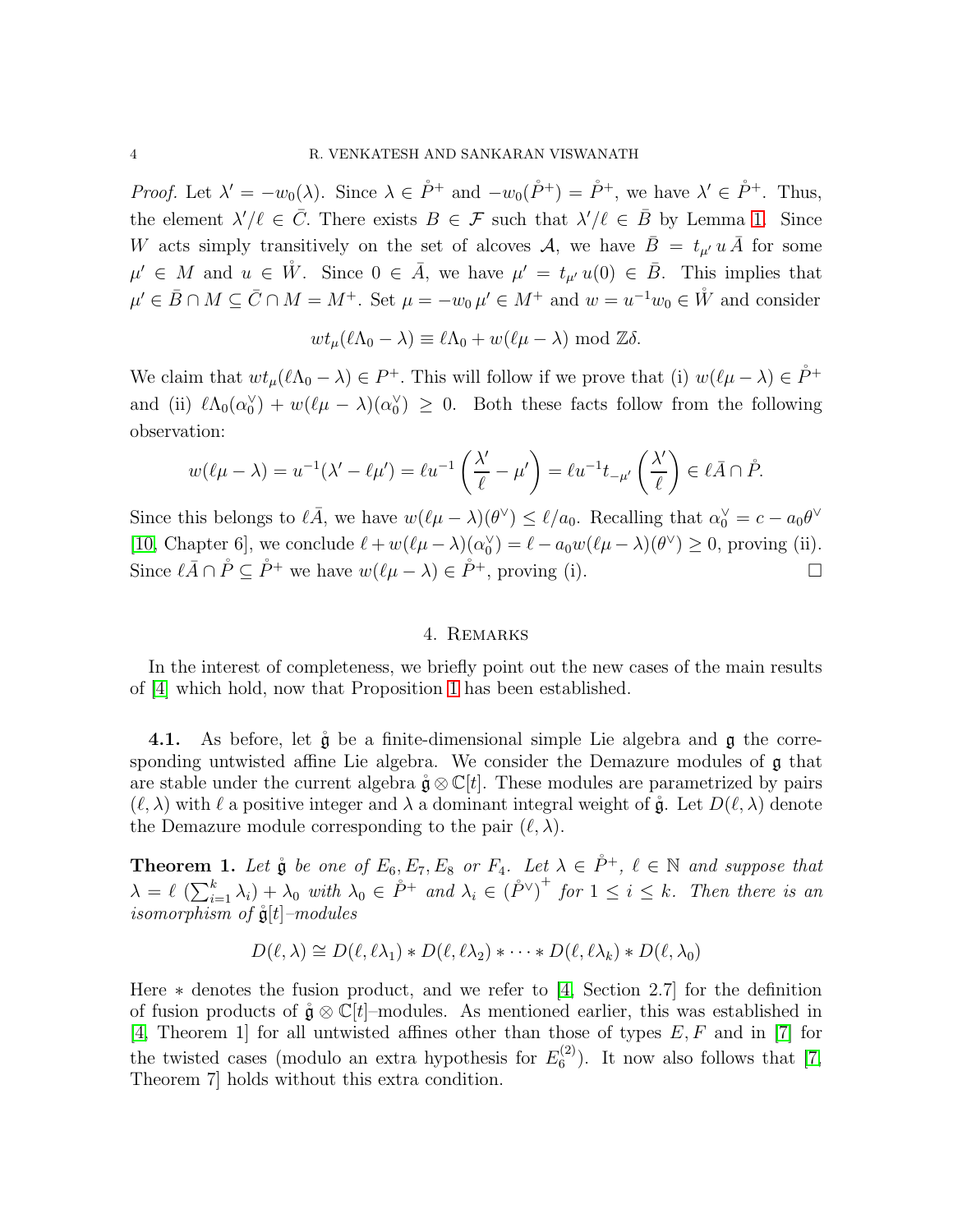**4.2.** Now let  $\mathring{\mathfrak{g}}$  be simply-laced, so that  $(\mathring{P}^{\vee})^+ = \mathring{P}^+$ . Let  $\alpha_i$  and  $\omega_i$  for  $1 \leq i \leq n$ denote the simple roots and fundamental weights respectively of  $\mathring{\mathfrak{g}}$ . Given  $\ell \geq 1$  and  $\lambda \in \mathring{P}^+$ , there is a unique decomposition  $\lambda = \ell \left( \sum_{i=1}^n m_i \omega_i \right) + \lambda_0$  where  $\lambda_0 = \sum_{i=1}^n r_i \omega_i$ with  $0 \leq r_i < \ell$  and  $m_i \geq 0$  for all i. Theorem [1](#page-3-0) implies that for  $\mathring{\mathfrak{g}}$  of type E, one has

<span id="page-4-0"></span>
$$
D(\ell, \lambda) \cong_{\mathfrak{g}[t]} D(\ell, \ell \omega_1)^{*m_1} * D(\ell, \ell \omega_2)^{*m_2} * \cdots * D(\ell, \ell \omega_n)^{*m_n} * D(\ell, \lambda_0)
$$
(4.1)

Recall that a  $\mathring{g}[t]$ -module is said to be *prime* if it is not isomorphic to a fusion product of non-trivial  $\mathring{g}[t]$  modules. In conjunction with [\[4,](#page-5-4) Proposition 3.9], Theorem [1](#page-3-0) yields the following corollary:

**Corollary 1.** Let  $\mathring{g}$  be one of  $E_6, E_7$  or  $E_8$ . The decomposition [\(4.1\)](#page-4-0) gives a prime factorization of the Demazure module  $D(\ell, \lambda)$ , i.e., an expression as a fusion product of prime  $\mathring{\mathfrak{g}}[t]$ -modules.

This was established in [\[4\]](#page-5-4) for types A and D.

4.3. A second corollary concerns the notion of a Q-system [\[8\]](#page-5-12). Roughly speaking a Q-system is a short exact sequence of  $\mathring{g}$ -modules:

$$
0 \to \bigotimes_{j \sim i} V(\ell \omega_j) \to V(\ell \omega_i) \otimes V(\ell \omega_i) \to V((\ell+1)\omega_i) \otimes V((\ell-1)\omega_i) \to 0
$$

where  $\omega_i$  is a miniscule weight of  $\mathring{\mathfrak{g}}$  and  $j \sim i$  means that nodes i and j are connected by an edge in the Dynkin diagram. Generalizations of Q-systems considered in [\[4,](#page-5-4) [5,](#page-5-0) [6,](#page-5-13) [7\]](#page-5-5) involve replacing the tensor products above by fusion products of certain  $\ddot{\mathbf{g}}[t]$ -modules. The following result was established in [\[4,](#page-5-4) Section 5]:

<span id="page-4-1"></span>**Proposition 2.** ([\[4\]](#page-5-4)) Let  $\mathring{\mathfrak{g}}$  be simply-laced. Let  $\ell \geq 1, \lambda \in \mathring{P}^+$  with  $\ell \geq \max\{\lambda(\alpha^\vee): \alpha \in \mathring{P}^+ \}$  $\mathring{\Phi}^+ \}$  and suppose  $\omega_i$  is a miniscule weight such that  $\lambda(\alpha_i^\vee)$  $\hat{\psi}_i^{\vee}$ ) > 0. Let  $\mu = \ell \omega_i + \lambda - \lambda (\alpha_i^{\vee})$  $_{i}^{\vee})\alpha_{i}.$ Then there exists a short exact sequence of  $\mathring{\mathfrak{g}}[t]$ -modules:

$$
0 \to \tau_{\lambda(\alpha_i^{\vee})}^* D(\ell, \mu) \to D(\ell, \lambda + \ell \omega_i) \to D(\ell + 1, \lambda + \ell \omega_i) \to 0 \tag{4.2}
$$

For a graded module V,  $\tau_d^* V$  denotes V with its grading shifted by d; we refer to [\[4\]](#page-5-4) for a fuller explanation of the notations. Proposition [2](#page-4-1) and Theorem [1](#page-3-0) together imply the following generalized  $Q$ -system in type  $E$ :

**Corollary 2.** Assume that  $\mathring{g}$  is of type  $E_6$  or  $E_7$ , and retain the other notations of Proposition [2.](#page-4-1) Write  $\mu = \ell \mu_1 + \mu_0$  for some  $\mu_1, \mu_0 \in \mathring{P}^+$ . Then there exists a natural short exact sequence of  $\mathring{\mathfrak{g}}[t]$ -modules:

$$
0 \to \tau_{\lambda(\alpha_i^{\vee})}^* (D(\ell, \ell \mu_1) * D(\ell, \mu_0)) \to D(\ell, \ell \omega_i) * D(\ell, \lambda)
$$
  

$$
\to D(\ell + 1, (\ell + 1)\omega_i) * D(\ell + 1, \lambda - \omega_i) \to 0.
$$

We note that  $\mathring{\mathfrak{g}} = E_8$  is excluded since it does not have miniscule weights. This result was established in types  $A, D$  in [\[4,](#page-5-4) Theorem 2].